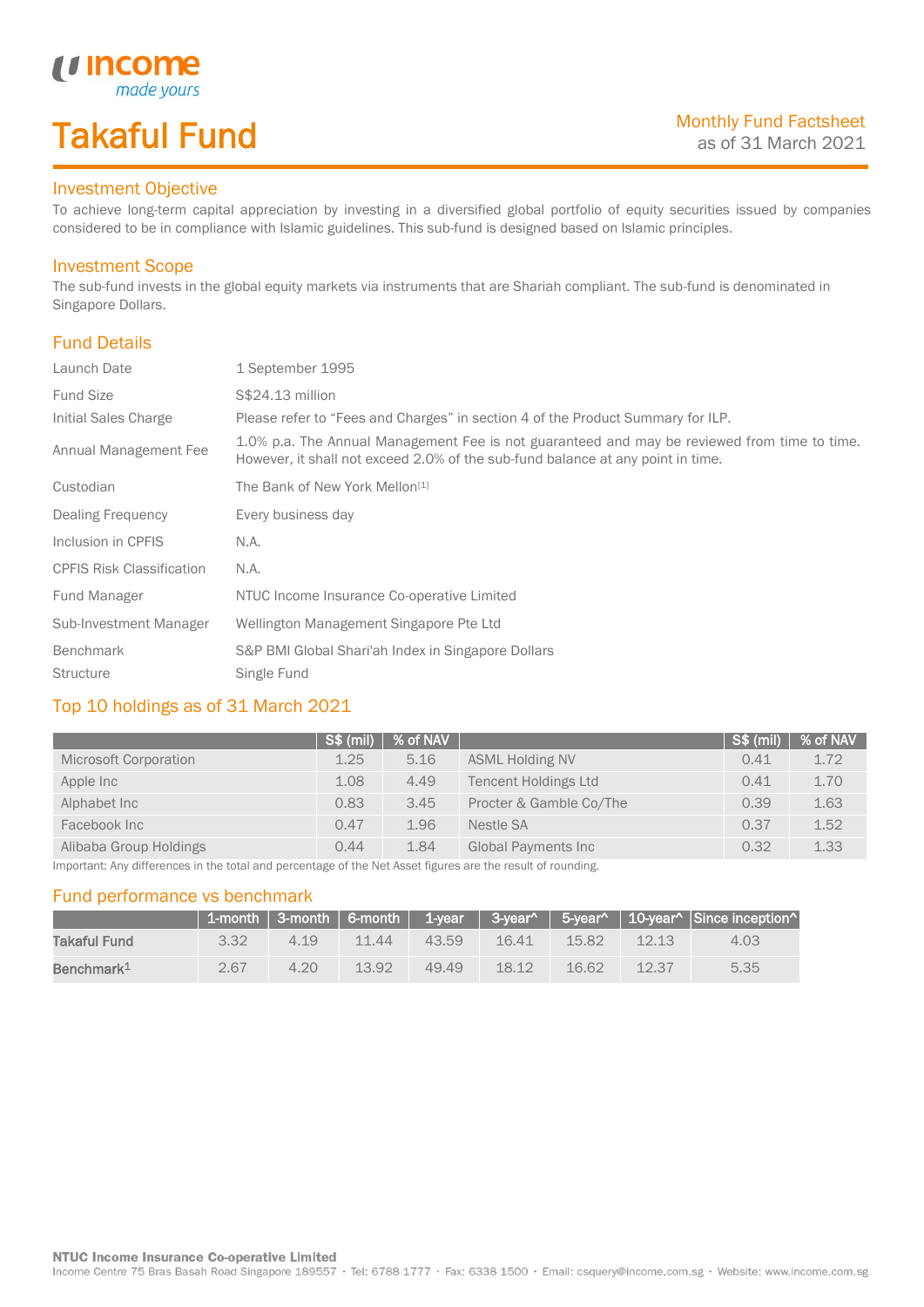# Takaful Fund

*<u>Income</u>*<br>made yours

I



The returns are calculated using bid-to-bid prices, in Singapore dollar terms, with dividends and distributions reinvested. ^Returns above one year are annualized. Past performance is not indicative of future performance. Fees & charges payable through deduction of premium or cancellation of units are excluded from this calculation.

#### <sup>1</sup> Note to our Policyholders on Revision of Benchmark Return:

Effective from 1 April 2011, dividend reinvested has been included in the returns of the Benchmark to achieve a better comparison of the Fund performance against its Benchmark. The historical Benchmark returns for the period from 1 July 2010 to 31 March 2011 have therefore been revised.

### **Volatility**

|                     | Annual Volatility (%) |
|---------------------|-----------------------|
| <b>Takaful Fund</b> | 15.46                 |

Calculated using bid-bid prices in Singapore Dollar terms, with dividends and distribution reinvested.

**NTUC Income Insurance Co-operative Limited** 

Income Centre 75 Bras Basah Road Singapore 189557 · Tel: 6788 1777 · Fax: 6338 1500 · Email: csquery@income.com.sg · Website: www.income.com.sg